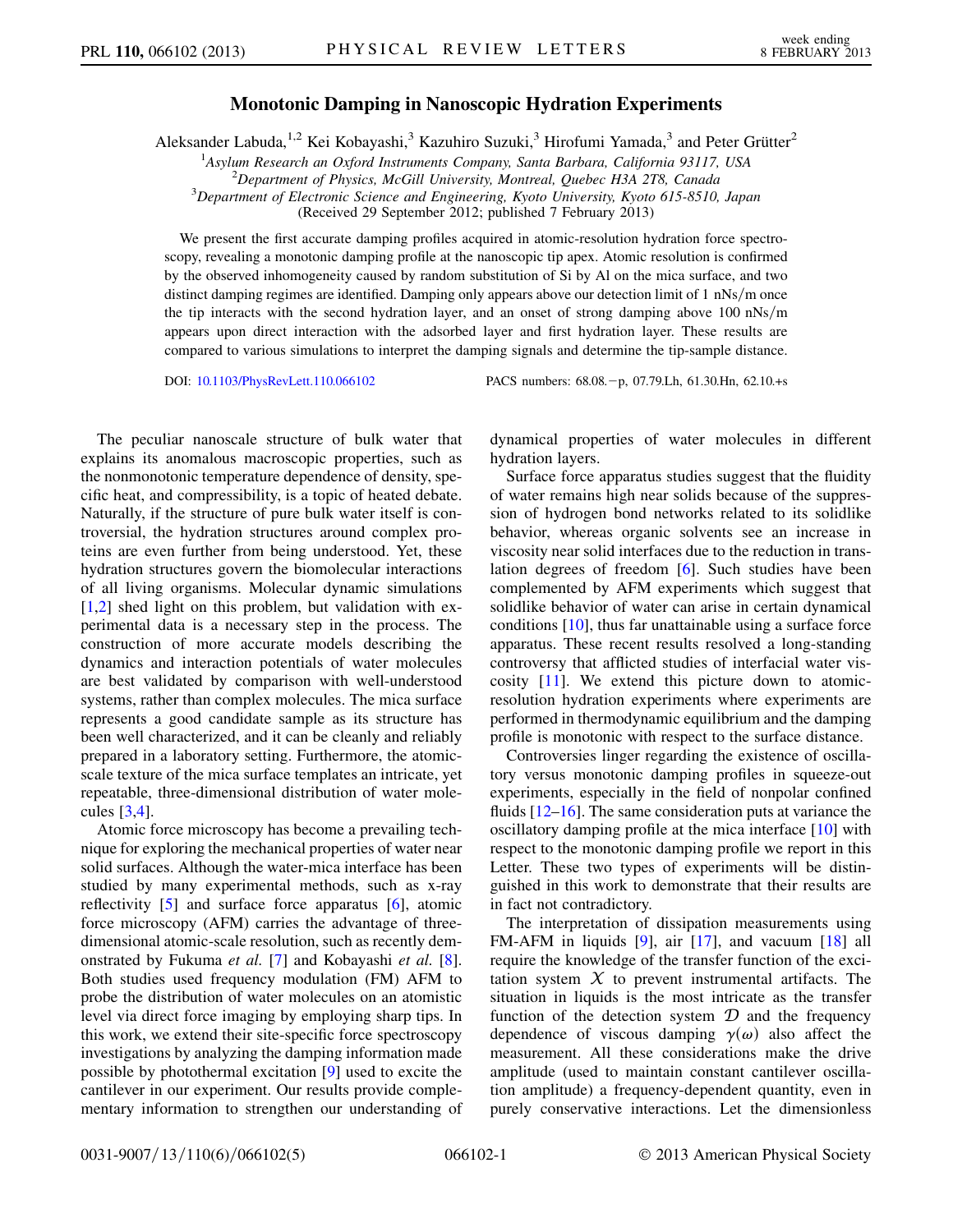8 FEBRUARY 2013

calibration factor  $\lambda(\omega)$  (where  $\lambda$  is the Japanese katakana symbol pronounced [ne]) represent the frequency dependence of the normalized drive amplitude  $\Lambda$ , defined as

$$
\tilde{\mathcal{R}}(\omega) = \left| \frac{\sin(\theta_{Cs} - \Delta \theta_{XD})}{\sin(\theta_{Cs})} \right|^{-1} \left| \frac{\mathcal{X}}{\mathcal{X}_s} \right|^{-1} \left| \frac{\mathcal{D}}{\mathcal{D}_s} \right|^{-1} \left( \frac{\omega}{\omega_s} \right),\tag{1}
$$

where s denotes quantities measured at the start of the experiment,  $\theta_{\mathcal{C}s}$  is the phase of the cantilever, and  $\Delta\theta_{\chi\chi}$ is the frequency-dependent phase change in the excitation and detection systems. Before proceeding with the extraction of damping from  $\Lambda$ , any expected change in  $\Lambda$  due to frequency dependence  $\lambda$  should be divided out, as in  $\Lambda/\lambda$ . This calibration procedure is summarized by

$$
\gamma_i = \gamma_s \bigg[ \frac{\Lambda(\omega)}{\hat{\tau}(\omega)} - \frac{\gamma(\omega)}{\gamma_s} \bigg],\tag{2}
$$

<span id="page-1-2"></span>which is explained in detail in Ref. [\[9](#page-4-8)]. This equation was used to extract a monotonic damping profile from the oscillatory drive signal in Fig. [1](#page-1-0) (See Supplemental Material for details [[19](#page-4-15)]).

<span id="page-1-0"></span>

FIG. 1 (color online). These data are the result of averaging 8320 approach curves in water on mica (0.25 M KCl). They were acquired as a 3D image and averaged. The inset shows an xy cross section of the frequency shift map at a constant height, arbitrarily assigned  $z = 0$  nm for now. The PPP-NCH cantilever had  $f_0 = 128.8$  kHz,  $Q = 7.7$ ,  $k = 23.7$  N/m,  $A = 0.16$  nm. (Top) The cantilever frequency shift was determined from the measured frequency shift by the theory in Ref. [\[9\]](#page-4-8). Then, a force deconvolution method was used to extract the force profile [\[20\]](#page-4-19). (Bottom) Equation [\(2\)](#page-1-2) was used to extract  $\gamma_i$  from the measured  $\Lambda$  and the calculated  $\lambda$ , while  $\gamma(\omega)$  was calculated using Sader hydrodynamic theory [[21](#page-4-20)]. More experimental details are available in Ref. [[9](#page-4-8)].

The atomic-scale lateral resolution seen in the inset of Fig. [1](#page-1-0) suggests that the interaction force is dominated by no more than a few atoms. Such a small tip apex results in small dissipative losses. The recovered damping on the order of  $\sim 10^{-8}$  Ns/m is 5 orders of magnitude smaller than observed in a recent study of the dynamic solidification of confined water films [\[10\]](#page-4-9) performed with a  $\sim$ 100 nm tip radius. Before proceeding, these two types of AFM experiments need to be clearly distinguished; they are illustrated in Fig. [2.](#page-1-1)

Mesoscopic liquid confinement experiments study the rheological properties of water films trapped in between a blunt tip and a flat sample, using the framework of continuum hydrodynamics. At distances below 2 nm, oscillatory forces are observed as they ''rupture'' individual water layers by displacing thousands of water molecules in unison, laterally to the surface. Such a thermodynamically irreversible process costs a large amount of energy and leads to large oscillatory damping and solidlike behavior in certain dynamical conditions [[10](#page-4-9)], and depends on surface roughness [[22](#page-4-16)]. These types of studies probe large contact areas as they relate to the mesoscopic properties of water films that are relevant to nanotribology and nanofluidics [\[23\]](#page-4-17), for example.

In a nanoscopic hydration experiment, the tip-sample interaction involves a countable number of water molecules, whose dynamics and steric arrangements around single atoms are being probed. Sharp tip geometries allow the study of site-specific force profiles above atomically resolved surface atoms. The results are relevant for comparison to molecular dynamic simulations, with the goal of extending our understanding of water molecules at the nanoscopic scale. Such experiments are crucial for the understanding of biomolecular interactions, for example, which involve a small number of water molecules.

While our tip apex moves at around 100  $\mu$ m/s with an oscillation period of 8  $\mu$ s, water molecules move at an average speed of 600 m/s, collide with neighboring molecules  $10<sup>8</sup>$  times, and travel an average distance of 140 nm per cantilever oscillation cycle [[24](#page-4-18)]. These fast dynamics imply that hydration layers displaced by a slowly

<span id="page-1-1"></span>

FIG. 2 (color online). In a mesoscopic liquid confinement experiment, continuum fluid dynamics are used to model the rheological properties of a water film confined between a tip (upper) and a surface (lower). The tip is characterized by its radius. In a nanoscopic hydration experiment, the dynamics of individual water molecules around the tip apex are being measured.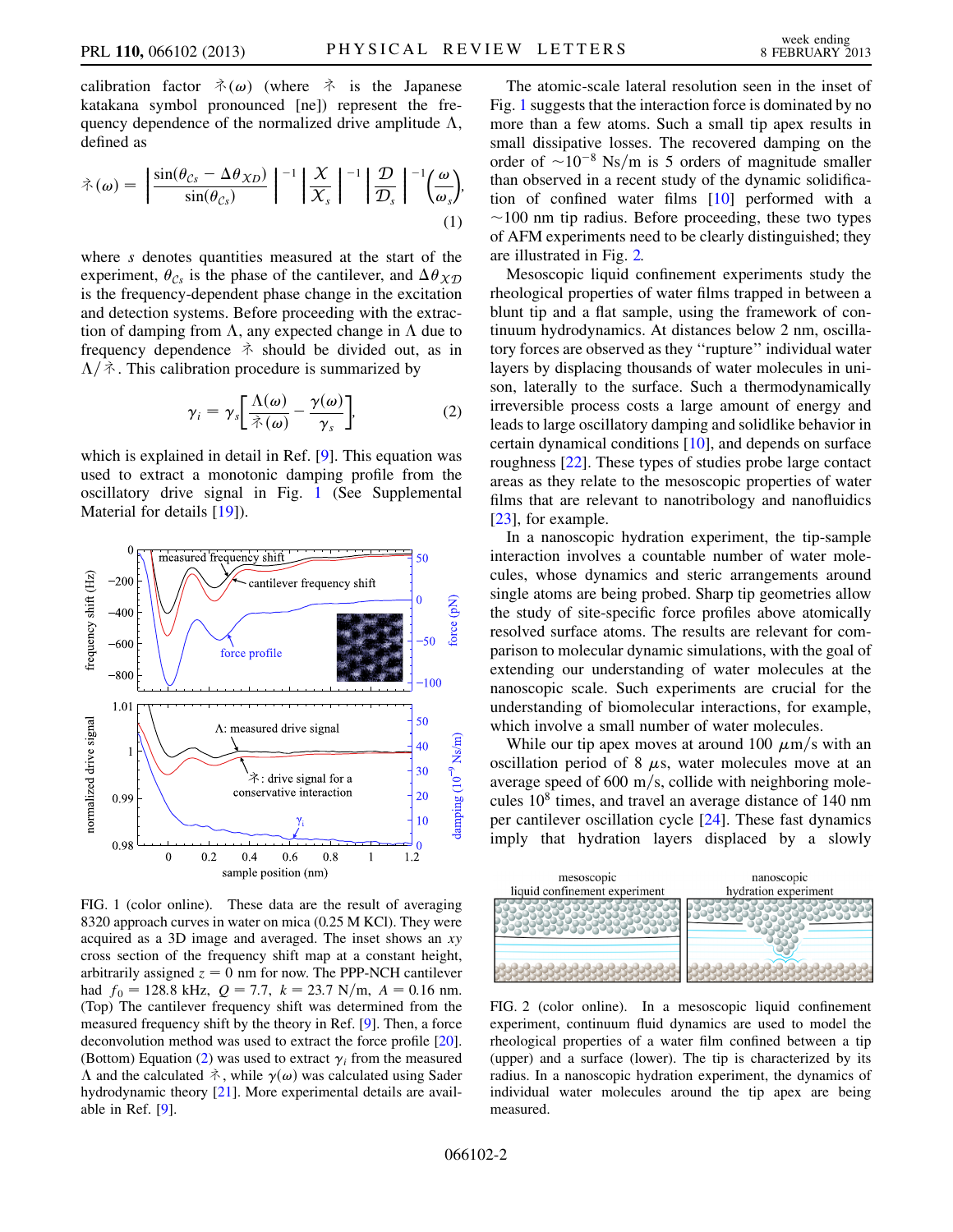approaching tip are continuously restored upon retraction of the tip—the process is quasistatic. These relatively fast relaxation times ( $\sim$  ps) suggest that a nanoscopic hydration experiment should be highly adiabatic. However, we are aware that our experiment is not completely adiabatic even before approaching the surface, as 35 fW of power are necessary to maintain the cantilever at constant amplitude. This power is dissipated into the bulk liquid by viscous loss across the full surface area of the cantilever and tip. The contribution from our nanoscopic tip apex to this nonadiabatic process is on the order of a yoctoWatt (yocto:  $10^{-24}$ ), assuming a tip area of  $\sim$ 1 nm<sup>2</sup>. Because of the oscillatory density profile of water molecules near a surface, one would then expect an oscillatory dissipation profile on the order of yoctoWatts (corresponding to a damping profile on the order of  $10^{-15}$  Ns/m).

Our detection threshold is  $\sim 10^{-9}$  Ns/m. A tremendous change in dynamical properties of water molecules would be necessary to increase the damping from  $10^{-15}$  Ns/m to a detectable level. Molecular dynamics simulations predict very modest changes in the translational and rotational dynamics of water [[25](#page-4-21)] until confinement separations of about 0.6 nm are reached [[2](#page-4-1)]. Although the presence of  $K^+$ and  $Cl^-$  ions retard the diffusion of water molecules due to ion hydration, this diffusion is reduced by at most 3 orders of magnitude under confinement relative to its bulk value [\[1\]](#page-4-0). Recently, Watkins and Shluger proposed that the interaction in a nanoscopic AFM hydration experiment can be broken down into ''direct'' and ''water mediated'' interactions with the surface [\[26](#page-4-22)]. Direct interactions are similar to the short-range interactions that occur in UHV environments, while water mediated interactions have an oscillatory component which can extend up to  $\sim$  1 nm from the surface. Neither of these models, nor the previously mentioned theoretical predictions, can account for the monotonic increase in damping that extends beyond 2 nm from the surface in our experiment.

The fact that our tip apex is tethered to an overhanging mesoscopic tip structure cannot be ignored, as suggested by Fig. [2.](#page-1-1) Squeeze film damping of the mesoscopic tip structure can cause a noticeable rise in dissipation in a nanoscopic experiment, which can be approximated as

$$
\gamma_{\rm film} \approx 6\pi \eta R^2/(h+h_0),
$$

where  $\eta$  is the viscosity, R is the radius of the mesoscopic tip,  $h$  is the height of the nanoscopic tip above the surface, and  $h_0$  is the difference between the mesoscopic and the nanoscopic tip heights. Figure  $3(a)$  shows the result of fitting the measured dissipation profile with a squeeze film damping contribution. Arbitrarily setting  $h_0 = 2$  nm returns a tip radius of 50 nm—on the order of what is expected.

As shown in Fig.  $3(b)$ , this mesoscopic squeeze film damping component was removed because it does not relate to the nanoscopic tip apex that is responsible for

<span id="page-2-1"></span>

<span id="page-2-0"></span>FIG. 3 (color online). (a) Tip-sample dissipation contains a slowly increasing background due to squeeze film damping (shown by fit) caused by an overhanging mesoscopic tip, on the order of what is expected from a typical AFM tip. (b) Removing this instrumental artifact isolates the nanoscopic dissipation profile, which shows a sudden onset of dissipation at  $z \sim 0$  nm. This corresponds to the distance at which the tip encounters the strongest attractive force with the hydration layer, at the lowest point of its oscillation, as described in the text and illustrated in the inset along with the peak-to-peak amplitude of the oscillating cantilever.

atomic contrast. Now, a sudden onset of dissipation is observed near  $z = 0$  nm. The short range of the dissipation profile is indicative that it relates to interactions involving only the tip apex. The sudden onset of dissipation coincides with the situation where the tip apex encounters the most attractive force at the bottom of its oscillation cycle, as shown in the inset. The attractive minimum force corresponds to a situation where the second hydration layer tries to hydrate the tip and the sample simultaneously [\[3,](#page-4-2)[8\]](#page-4-7).

Repeated deliberate tip crashes led to the atomic resolution images in Fig. [1](#page-1-0). Upon tip crash, a fresh silicon surface was revealed and quickly oxidized due to the presence of water. It is therefore reasonable to assume that the tip of the cantilever is composed of silica. Although both surfaces are hydrophilic, the hydration characteristics of silica are qualitatively very different from mica: the water molecules have no long-range lateral order near silica [\[3\]](#page-4-2). Consequently, on the long time scales of an AFM experiment, the water distribution amounts to a probabilistic blur around the apex of the tip with no specific lateral features. This condition enables the cantilever tip to image the hydration structures of mica which dominate the measured lateral contrast.

The periodicity of the observed structure matches the pseudohexagonal lattice of the underlying mica. However, it is unclear a priori whether the mica surface or a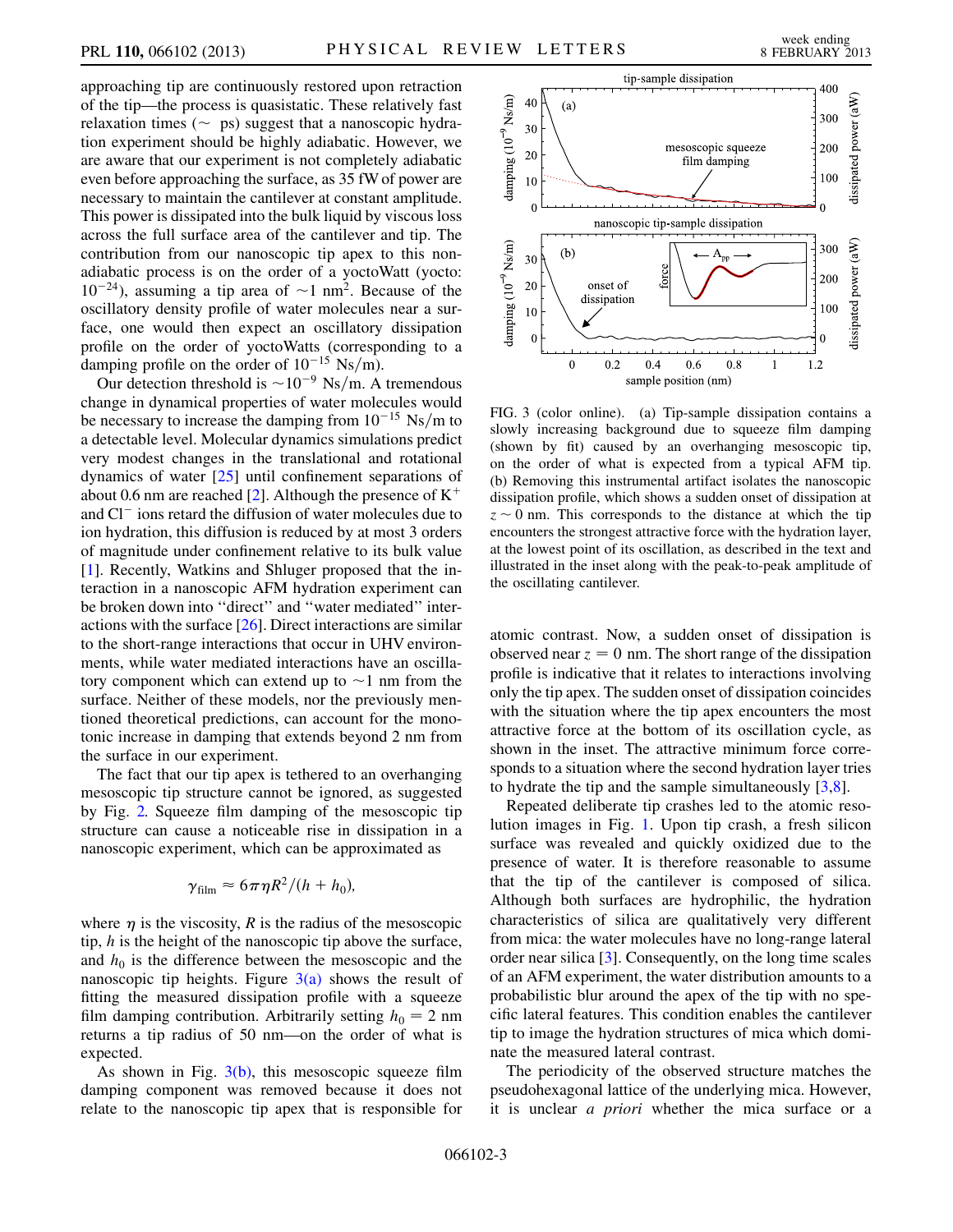hydration layer is being imaged. Recent Monte Carlo simulations [\[3](#page-4-2)] and molecular dynamic simulations [\[2](#page-4-1)] suggest that the lateral distribution of water molecules exhibits long-range order up to the third hydration layer, above which water displays mostly bulklike properties. Both the adsorbed and first hydration layers share a considerable portion of their hydrogen bonds with the highly structured mica surface [\[3](#page-4-2)]; they are only 0.1 nm apart. We will consider them together as the ''adsorbed-first'' layer in the following discussion, where the absolute tip-sample distance is determined by analyzing additional hydration maps.

In Fig. [4](#page-3-0), two additional hydration maps are displayed alongside of the data from Fig. [1](#page-1-0) which is now labeled hydration map  $A$ . In hydration map  $B$ , the tip successfully displaced an underlying hydration layer, as can be deduced from the force profile. The three cross sections show that lateral long-range order in the distribution of water molecules was observed in the frequency shift channel at three distinct heights. This information suggests that the onset of dissipation, observed in both hydration maps A and B, occurs at the same distance where the interaction between the tip and the second hydration layer is most attractive. Furthermore, another regime of strong dissipation appears once the tip attractively interacts with the adsorbed-first hydration layer on the mica. This dissipation profile is the sum of a short-range direct interaction and a long-range water mediated interaction. Although we do not observe an oscillatory dissipation component as one might expect from a water mediated interaction, its existence below our detection threshold cannot be excluded.

In hydration map  $C$ , the tip approached the mica up to a repulsive interaction, providing us with a more direct measure of the tip-sample distance. Interestingly, a minor tip change near the end of the scan largely affected the force profile shape around the adsorbed-first hydration layer. A similar effect occurred in map B (not shown). Although these tip changes greatly affected the imaging quality and force profiles, we refer to them as ''minor'' because they modified the tip-sample distance by no more than 30 pm in both cases. Recent molecular dynamics simulations [[26](#page-4-22)] demonstrated how slight changes in tip geometry can have large effects on the observed force contrast, which we directly observe here.

The cross section taken just above the adsorbed-first layer in map C shows detail which could not be readily distinguished in the cross section of the second hydration layer, as indicated by the dotted circles. These features are reportedly caused by local electrostatic variations due to the random substitution of Si by Al on the mica surface [\[27\]](#page-4-23), and possibly by the presence potassium ions [\[28\]](#page-4-24). Unfortunately, hydration map C was acquired after switching from photothermal to piezoacoustic excitation of the cantilever, rendering the measurement of a dissipation profile impossible [\[9](#page-4-8)].

<span id="page-3-0"></span>

FIG. 4 (color online). The frequency shift hydration map from Fig. [1](#page-1-0), labeled A, is shown along with two other hydration maps  $(B \text{ and } C)$ , all acquired within one hour. The xy cross sections were taken at different tip heights. The second hydration layer was displaced by the tip in data  $B$ , allowing it to interact with the adsorbed-first layer. The arrows aid the eye for observing the contrast inversion between adjacent images. In hydration map C, the tip reached a strong repulsive interaction. The circles show areas where local variations in the mica surface can be seen. Force spectroscopy corresponding to the images are plotted below.

Recent MD simulations [[1](#page-4-0)] have specifically addressed the role of  $K^+$  and  $Cl^-$  ions in the hydration forces between mica sheets, in 1 M KCl. The chloride atoms remain far from the surface (a few hydration layers) and therefore play little role in the hydration structures near the mica surface where atomic contrast is observed. In the same MD study, a damping mechanism was attributed to hydration profile hysteresis: the "forced adsorption" of  $K^+$ ions under extreme confinement and the subsequent ''slow desorption'' of the ions upon retraction. Importantly, although the simulated hydration force profiles are oscillatory, the observed hysteresis between approach and